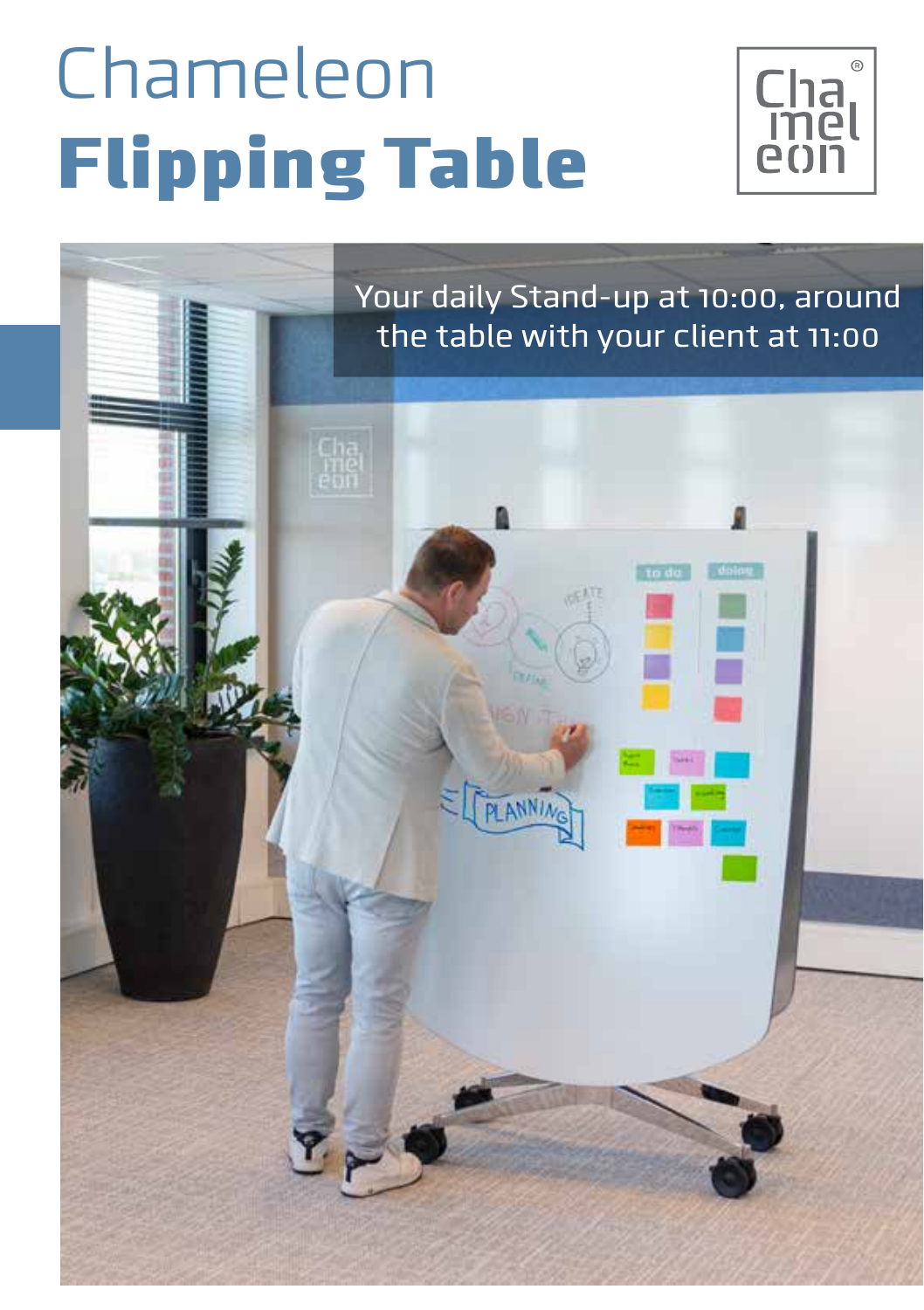

**"***I want to be able to switch at will from a seated meeting to a standup meeting in the conference room. That way, I can use that room to its full potential. I don't adjust the meeting type to the available setting... I adjust the setting to the desired meeting type.***"**

These could be the words of many a team manager that wants to make the most of each meeting.

#### Whiteboard table

The Chameleon Flipping Table is the ideal piece of furniture for organisations that want to creatively challenge their teams! The best ideas are born at the drawing board. Not just figuratively, in this case, but literally as well.

The tabletop has a pleasant low-gloss appearance and is highly erasable for whiteboard markers. Our own research suggests that users tend to write away from themselves, meaning their arms won't accidentally drag through the ink.

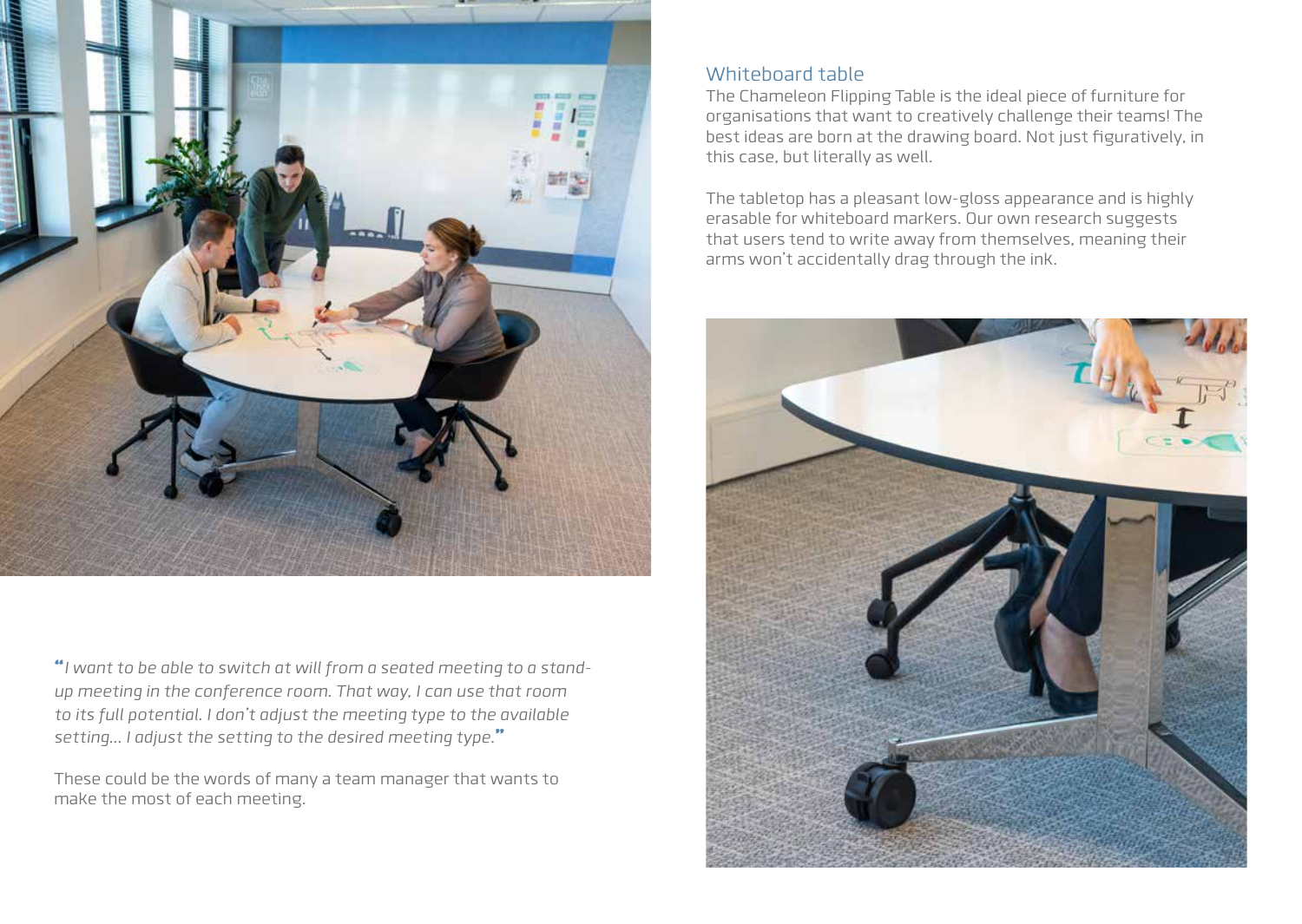

Do you prefer a stand-up meeting after all? Hardly surprising, as research suggests that a standup meeting is so efficient that it yields a time gain of one third on average.





#### Whiteboard flipchart

A stand-up setting can be created within a minute thanks to the lightweight folding system, which transforms the table into a flip-over whiteboard.



### **SPECIFICATIONS**



- Writeable surface with a lifetime warranty for perfect erasability when using whiteboard markers.
- Scratchproof, enamelled steel surface.
- Surface is magnetic
- Low-gloss results in a matt reflection
- Tabletop thickness 19 mm
- Easy to maintain with conventional cleaning supplies
- Manufactured with FSC® certified wood originating from sustainable forestry (license code: FSC-C137061)